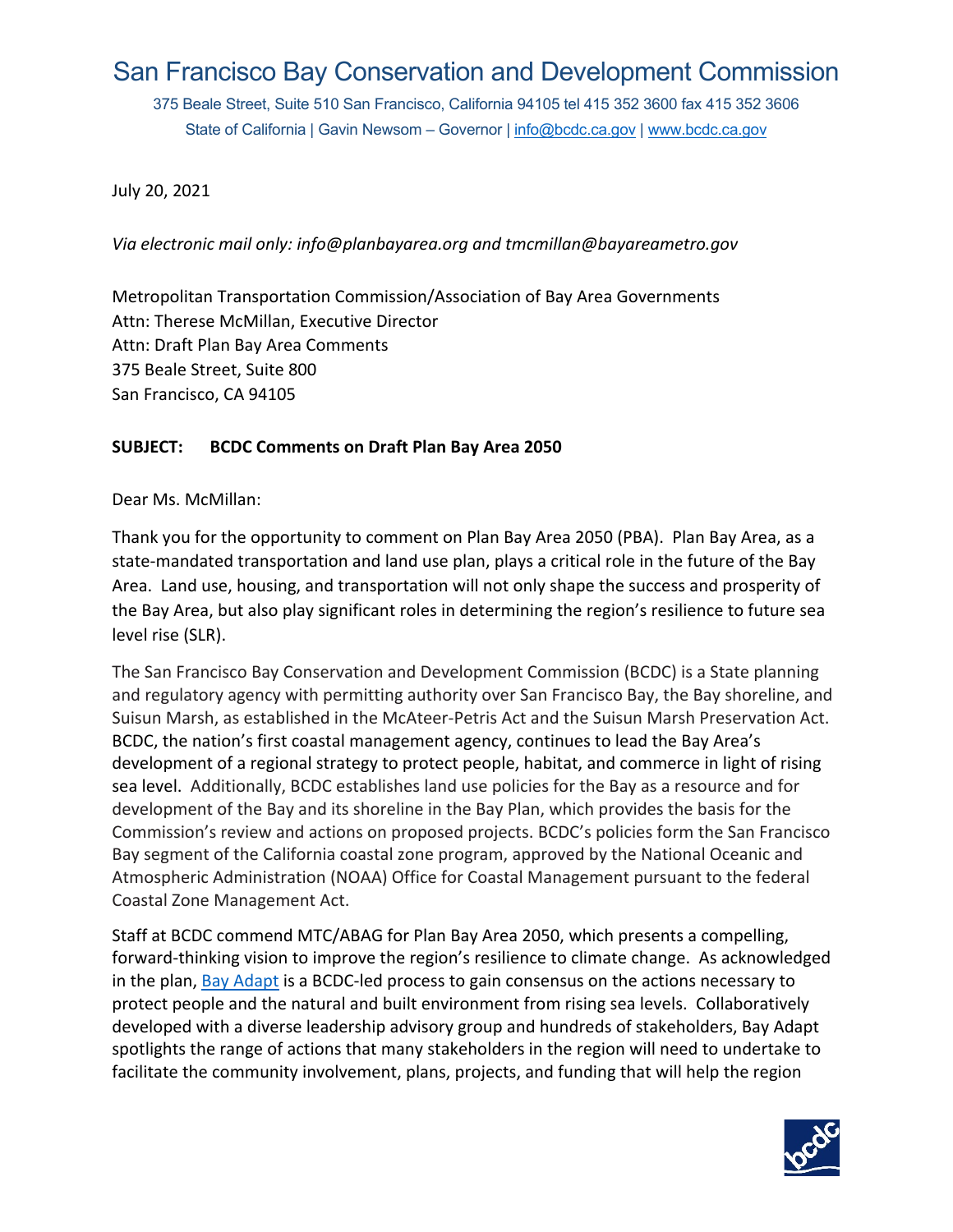important to secure the region's long-term outcomes and prepare its residents and natural achieve its adaptation goals. Alignment between Plan Bay Area 2050 and Bay Adapt is habitat for climate change.

 by 2050. Staff are equally pleased that adapting to sea level rise has elevated to be addressed by its own strategy. Staff greatly valued the opportunity to work closely with MTC/ABAG to Adapting to Rising Tides (ART) program, and that MTC/ABAG have been a close partner in the development of Bay Adapt, and we look forward to continuing and deepening this partnership. BCDC Staff are very pleased that PBA has included sea level rise scenarios in the PBA planning process and acknowledge that sea level rise will significantly impact the region's quality of life shape Horizon and Plan Bay Area 2050, that MTC/ABAG has leveraged the work of BCDC's

 MTC/ABAG and Plan Bay Area play a critical role in guiding and shaping this initiative. Adapting throughout the region, and embracing uncertainty at the local and regional levels. Close coordination and partnership between and among local and regional agencies are essential to create and implement solutions that no one entity can undertake alone. As local governments and regional and state agencies move forward on adaptation together, to climate change will require an all-agency approach, transparent decision-making processes

 BCDC has long been a regional leader in adaptation planning through its Bay Plan Climate Change Policies and the ART program. The Bay Plan's Climate Change policies call for BCDC to for the region. As exemplified by BCDC's facilitation of the Bay Adapt process, we will continue to lead the collaborative implementation of Bay Adapt. Staff are thrilled that different work with key partners, including MTC/ABAG, on developing a sea level rise adaptation strategy agencies, including MTC/ABAG, have stepped up as leaders and collaborators to plan for regionwide adaptation and implementation of Bay Adapt and look forward to continuing those collaborations and partnerships to ensure that the region adapts equitably, flexibly, and transparently.

Below are specific suggestions on the Plan Bay Area 2050 draft for your consideration.

### **Integration of Sea Level Rise into other parts of Plan Bay Area**

 encourage the inclusion of sea level rise considerations in other strategies as well. Sea level rise preservation, such as in strategy H2, and include "protection" in strategies that focus on retention, investment, and restoration in housing or infrastructure. While the shoreline protection outlined in EN1 is critical for sea level rise adaptation, we is deeply interconnected with the future of housing, transportation, and the economy as well as the environment, and should be acknowledged and integrated into these topic areas to ensure their success. For example, highlight the connection between SLR protection and housing

# **"Adapt to sea level rise" Strategy**

 local action to ensure the desired outcomes. Moving forward, the language used to describe The intention of this strategy is critical for the well-being of the region. However, we want to ensure that it is clear that this is a collaborative effort that regional planning will need to marry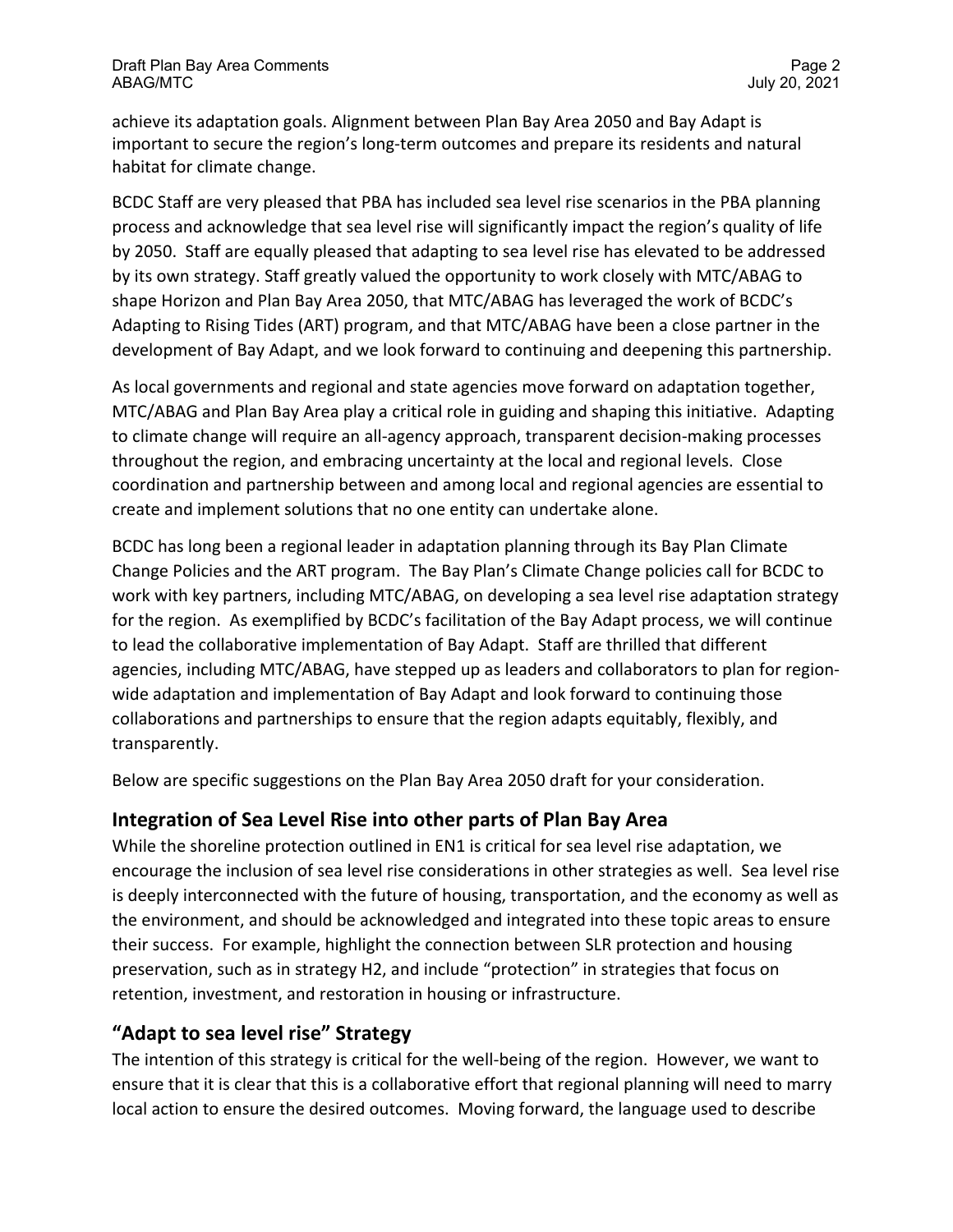owners. and implement this strategy should reflect that the actual protection is not coming solely from MTC/ABAG but by a myriad of stakeholders, in particular local jurisdictions and infrastructure

grey strategies, and that EN1 articulates additional support to vulnerable populations. Staff greatly appreciate that PBA describes, and the map illustrates, a range of both green and Prioritizing the environment and vulnerable communities is of high importance in Bay Adapt and we appreciate the alignment in values and goals.

Staff also appreciate the sidebar on page 93 devoted to Bay Adapt and feel that it is very helpful in reiterating our shared commitment to collaboration and plan alignment. Staff would like to provide some specific comments on wording to ensure clarity. For example, we suggest explaining how the Implementation Plan supports Bay Adapt actions and how the agencies will work together on mutual implementation to advance both the strategies in PBA and actions in Bay Adapt concurrently.

 level rise and protect homes, businesses and transportation corridors" should also include the On Page 91, the statement "Coordinated action at the regional level is needed to adapt to sea need to protect and/or aid in the adaptation of natural resources from sea level rise.

### **Implementation Plan**

 process, adapting to sea level rise will require many agencies to work together. BCDC's role as the region's coastal management agency, make it an appropriate leader for this task.<br>That said, MTC/ABAG has a critical role to play in funding, technical assistance, long range visioning, and plan integration. We are grateful that MTC/ABAG has stepped forward to While MTC/ABAG's leadership is critical to Bay Area adaptation, we recommend that MTC plays a partner or co-lead role with BCDC in task EN1. As demonstrated through the Bay Adapt leadership on facilitating regional dialogues around sea level rise, such as Bay Adapt, and its provide collaborative leadership in these areas.

 and beyond. The Implementation Plan would be strengthened by explicitly acknowledging that leaders — including those from MTC/ABAG. MTC/ABAG is a critical partner in the Bay Adapt Leadership Advisory Group, its working groups, more detailed implementation of the "Adapt to SLR" Strategy is contained within the Bay Adapt Joint Platform. The Bay Adapt guiding principles, nine actions, and 21 tasks provide a comprehensive framework for the Bay Area to use to adapt to sea level rise and have been collaboratively developed with the leadership of private, public, non-profit and community

# **Additional Comments**

 Principles, as there is no mention of protection or safety from SLR. We also suggest that, as Staff encourage the explicit mention of resilience and/or sea level rise adaptation in the Guiding MTC/ABAG solidifies and evolves growth geographies, such as PPAs, PDAs, and PCAs, we compare the geographies in BCDC's San Francisco Bay Plan, such as Priority Use Areas, to ensure that the land use designations are aligned.